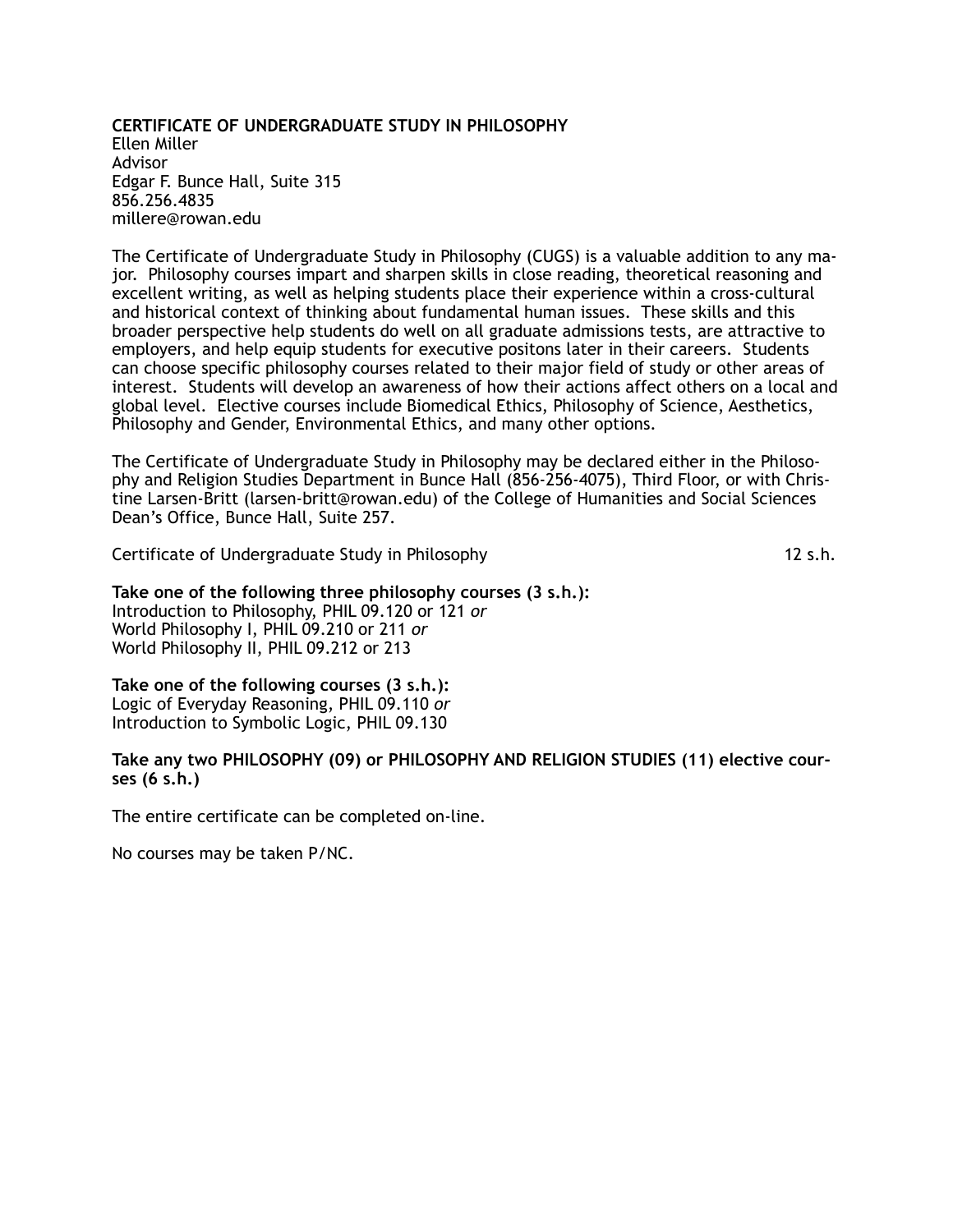## **CERTIFICATE OF UNDERGRADUATE STUDY IN RELIGION STUDIES**

Dianne Ashton Advisor Edgar F. Bunce Hall, Suite 316 856.256.4077 ashtond@rowan.edu

The Certificate of Undergraduate Study (CUGS) in Religion Studies is designed to complement and enrich a student's major program, as well as to prepare students for graduate studies and professional careers. A certificate in Religion Studies will appeal to students who are interested in learning about diverse religions and the role they play in world events. It will help students to gain knowledge and critical training in the area of religion studies and acquire the indepth understanding and appreciation of core aspects of religion's impact upon culture. It will enable students to readily take those jobs that increasingly require the knowledge of religions in the areas such as media, the arts, education, government, health care, communication, public relations, and international affairs. No prior background in Philosophy or Religion Studies is required. Any student pursuing an undergraduate degree at Rowan University is eligible to apply. The Certificate of Undergraduate Study in Religion Studies may be declared either in the Philosophy and Religion Studies Department in Bunce Hall (856-256-4075), Third Floor, or with Christine Larsen-Britt (larsen-britt@rowan.edu) of the College of Humanities and Social Sciences Dean's Office, Bunce Hall, Suite 257.

Certificate of Undergraduate Study in Asian Philosophy and Religion 12 s.h.

## **Foundational Requirement (6 s.h.):**

Religion in America (REL 10210) Religions of the World (REL 10.200)

# **Elective Requirement (6 s.h.):**

Introduction to Buddhism (PHRE 11310) Introduction to Christianity (REL 10.320) Introduction to Daoism (PHRE11330) Introduction to the Bible (REL 10240) Introduction to Judaism (REL 10.301) Religions of the Western World (REL 10215) Selected Topics in Religion Studies (REL 10.340) Spirituality and Healing (PHRE 11350)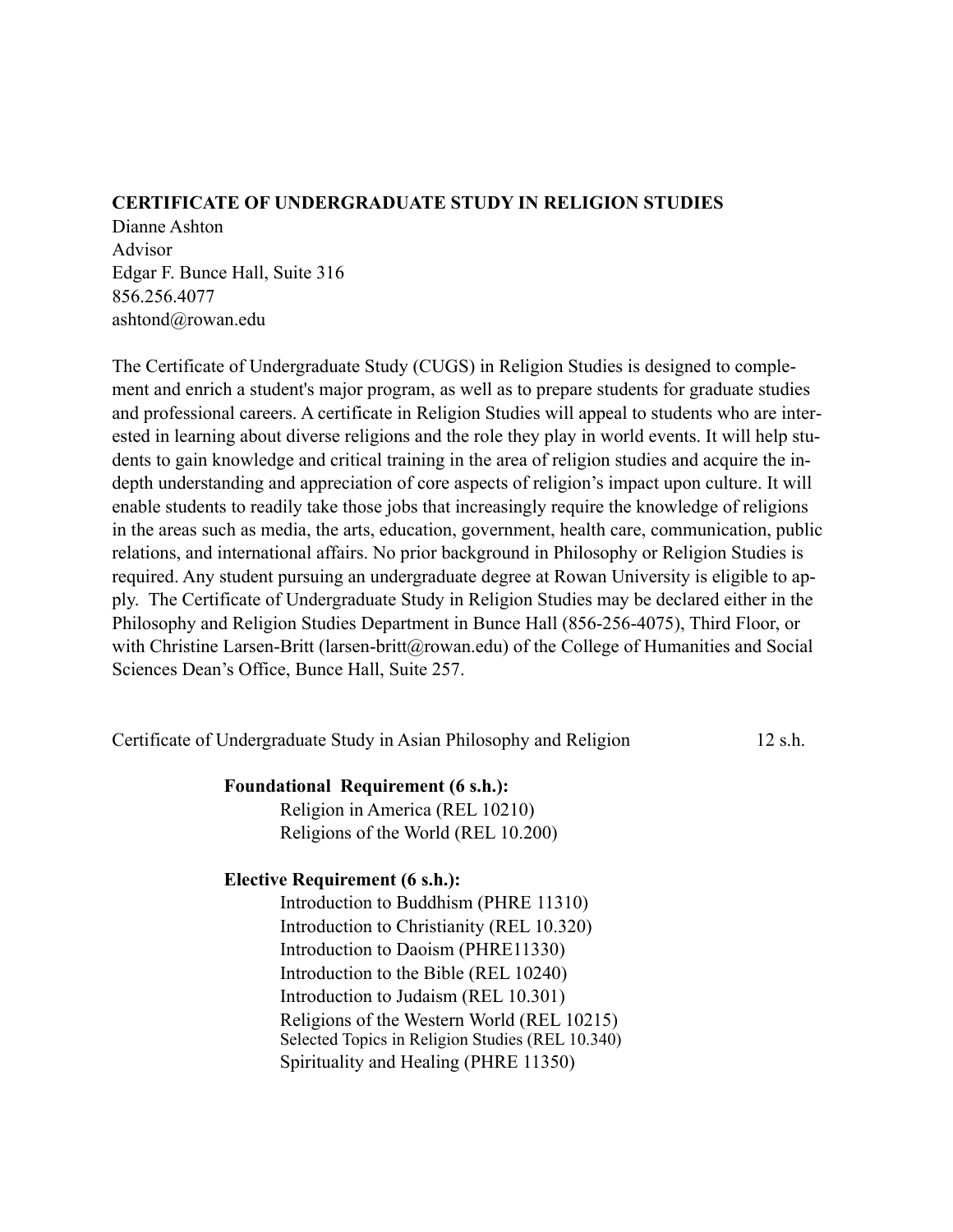No courses may be taken P/NC.

Foundational Requirements are available on-line; several electives available on-line

### **CERTIFICATE OF UNDERGRADUATE STUDY IN ASIAN PHILOSOPHY AND RELIGION** Youru Wang Advisor Edgar F. Bunce Hall, Suite 316 856.256.4077 wang@rowan.edu

The Certificate of Undergraduate Study (CUGS) in Asian Philosophy and Religion is designed to complement and enrich a student's major program, as well as to prepare students for graduate studies and professional careers. A certificate in Asian philosophy and religion will appeal to students who are interested in learning Asian philosophy and religion. It will help students to gain knowledge and critical training in the area of Asian philosophy and religion, and acquire the in-depth understanding and appreciation of core aspects of Asian culture. It will enable students to readily take those jobs that increasingly require the knowledge of Asian culture in the areas such as education, business, government, health care, communication, public relations, and international affairs. No prior background in Philosophy or Religion Studies is required. Any student pursuing an undergraduate degree at Rowan University is eligible to apply. The Certificate of Undergraduate Study in Asian Philosophy and Religion may be declared either in the Philosophy and Religion Studies Department in Bunce Hall (856-256-4075), Third Floor, or with Christine Larsen-Britt (larsen-britt@rowan.edu) of the College of Humanities and Social Sciences Dean's Office, Bunce Hall, Suite 257.

Certificate of Undergraduate Study in Asian Philosophy and Religion 12 s.h.

 **Foundational Requirement (3 s.h.):** Religions of Asia (REL 10230) or Asian Thought (PHIL 09330)

 **Three Elective (9 s.h.):** Introduction to Buddhism (PHRE 11310) Introduction to Daoism (PHRE 11330) Spirituality and Healing (PHRE 11350) Selected Topics in Philosophy and Religion (PHRE 11340, in Asian related topics).

No courses may be taken P/NC.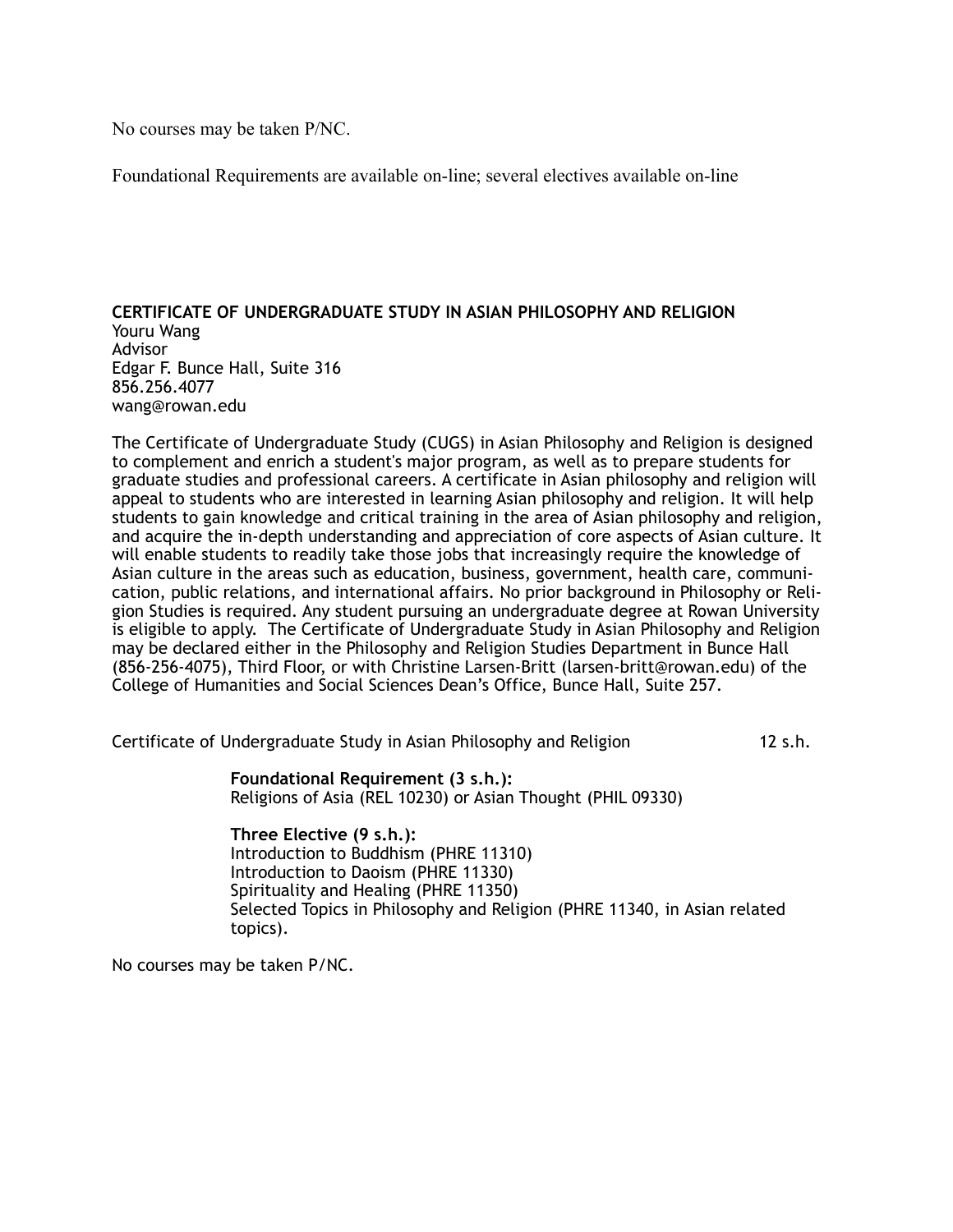## **CERTIFICATE OF UNDERGRADUATE STUDY IN ETHICS**

Ellen Miller Advisor Edgar F. Bunce Hall, Suite 315 856.256.4835 [millere@rowan.edu](mailto:millere@rowan.edu)

Christine Larsen-Britt Advisor College of Humanities and Social Sciences Dean's Office Bunce Hall, Suite 257 [Larsen-britt@rowan.edu](mailto:Larsen-britt@rowan.edu)

The Certificate of Undergraduate Study in Ethics (CUGS) is a multi-departmental program designed to complement and enhance a student's major program, as well as to prepare students for graduate studies and professional careers. A certificate in ethics will appeal to students across the Rowan campus especially since most employers require ethics training and understanding. This certificate will expose students to analysis of ethical theories and teach students how to apply those theories in professional practice. Students can choose specific applied ethics course related to business, medicine, and the environment. Students will develop an awareness of how their actions affect others on a local and global level. No prior background in Philosophy or Religion Studies is required. Any student pursuing an undergraduate degree at Rowan University is eligible to apply. The Certificate of Undergraduate Study in Ethics may be declared either in the Philosophy and Religion Studies Department in Bunce Hall (856-256-4075), Third Floor, or with Christine Larsen-Britt (larsen-britt@rowan.edu) of the College of

Humanities and Social Sciences Dean's Office, Bunce Hall, Suite 257.

Certificate of Undergraduate Study in Ethics

12 s.h.

## **Foundational Ethics Courses (6 s.h.):**

- Introduction to Ethics (PHIL 09150) or Introduction to Ethics-WI (PHIL 09151)
- Contemporary Moral Problems (PHIL 09392) or Contemporary Moral Problems-WI (PHIL 09393)

## **Two Electives from the following bank of courses (6 s.h.):**

- Biomedical Ethics (PHIL 09341)
- Business Ethics (PHIL 09222)
- Environmental Ethics (PHIL 09323 or ENST 94301)
- Philosophy and Gender (PHIL 09328) or Philosophy and Gender-WI (09329)
- Religion in America (REL 10210)
- Philosophy and Society (PHIL 09240) or Philosophy and Society-WI (PHIL 09241)
- Ethical Issues in Human Communication (CMS 04300)
- Media Ethics (JRN 02319)
- Comparative and International Criminal Justice (LAWJ 05325)
- Politics of Race, Poverty, and Welfare in the U.S. (POSC 07323)
- Civil Rights and Civil Liberties (POSC 07340)
- Social Problems (SOC 08221)
- The Sociology of Minority Groups (SOC 08230)